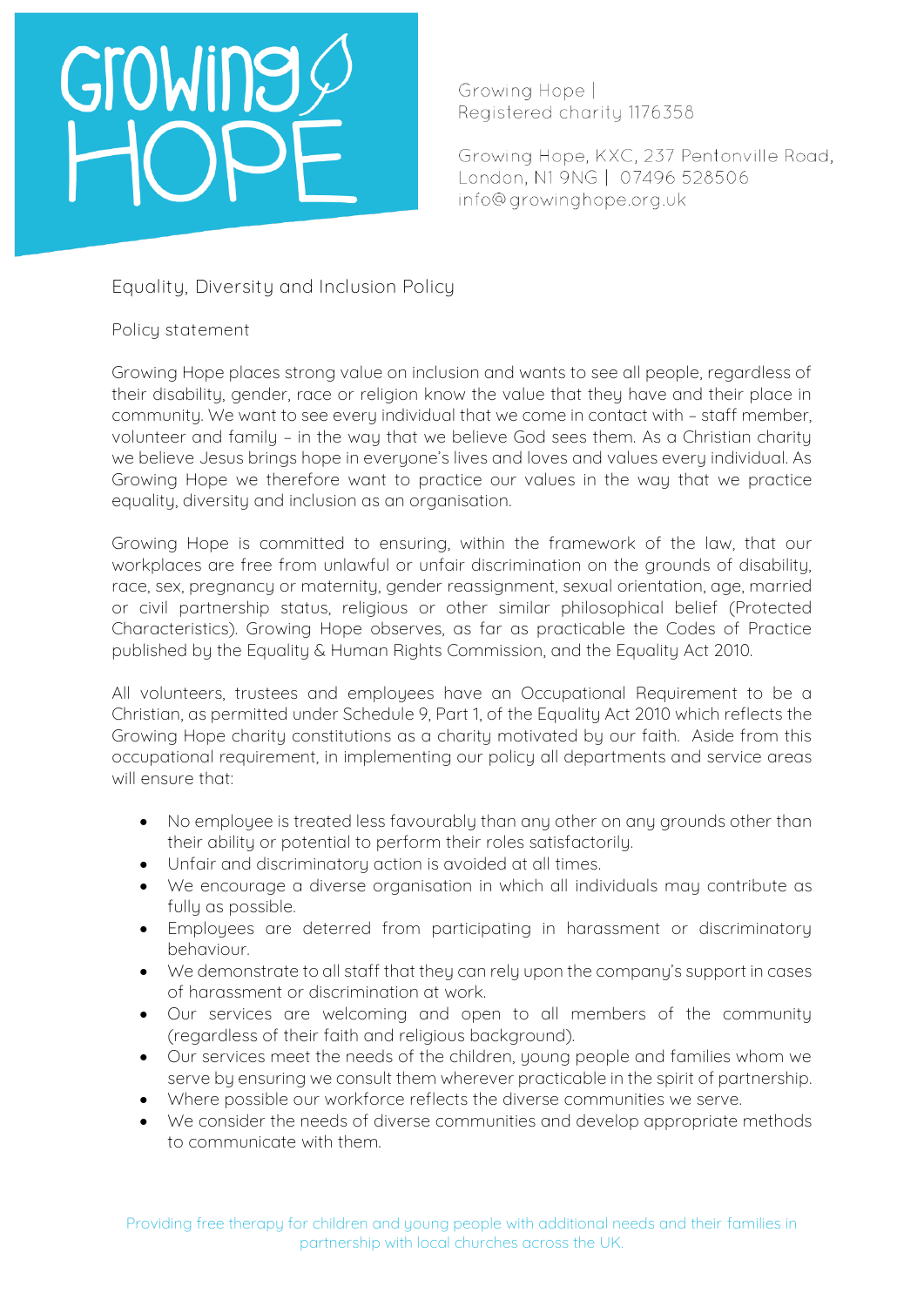# Growing

Growing Hope | Registered charity 1176358

Growing Hope, KXC, 237 Pentonville Road, London, N1 9NG | 07496 528506 info@growinghope.org.uk

- We are aware of local demographic profiles and respond accordingly to ensure we remain accessible by accommodating the requirements of others in compliance with this policy.
- Our offices and services are made accessible.
- Appropriate training is delivered to Growing Hope staff so that we have the necessary knowledge and skills to implement the policy.
- Action is taken, as required, to deal with non-compliance with the policy.
- We evaluate our policies, services and functions through consultation and rectify any adverse impact on any group.
- We offer support which reflects the needs of each individual taking into account the cultural needs of all clients.
- We use a model for our clinic services so that everyone has the opportunity to access an equal level of support.
- We ensure that our services/activities are promoted within our catchment area and that everyone within these communities are encouraged to attend or assist accordingly.
- We aim to review and develop the services we provide to our stakeholders and service users.

# **Definitions**

# **Types of Discrimination**

Direct discrimination occurs where someone is treated less favourably than another person because of a Protected Characteristic.

For example not employing an individual because of their age, race, colour, nationality, ethnic or national origins), disability, sexual orientation, religion or belief.

Indirect discrimination occurs where an individual's employment is subject to an unjustified provision criterion or practice which e.g. one sex or race or nationality or age group finds more difficult to meet, although on the face of it the provision, criterion or practice is 'neutral'.

**Associative discrimination or discrimination by association** – direct discrimination against someone because they associate with another person who possesses a Protected Characteristic.

**Discrimination by perception** – direct discrimination against someone because it is thought that they possess a particular Protected Characteristic even if they do not actually possess it.

**Harassment** – unwanted conduct related to a relevant protected characteristic which has the purpose or effect of violating an individual's dignity or creating an intimidating, hostile, degrading, humiliating or offensive environment for that individual. You may complain of such offensive behaviour even if it is not directed towards you personally.

Providing free therapy for children and young people with additional needs and their families in partnership with local churches across the UK.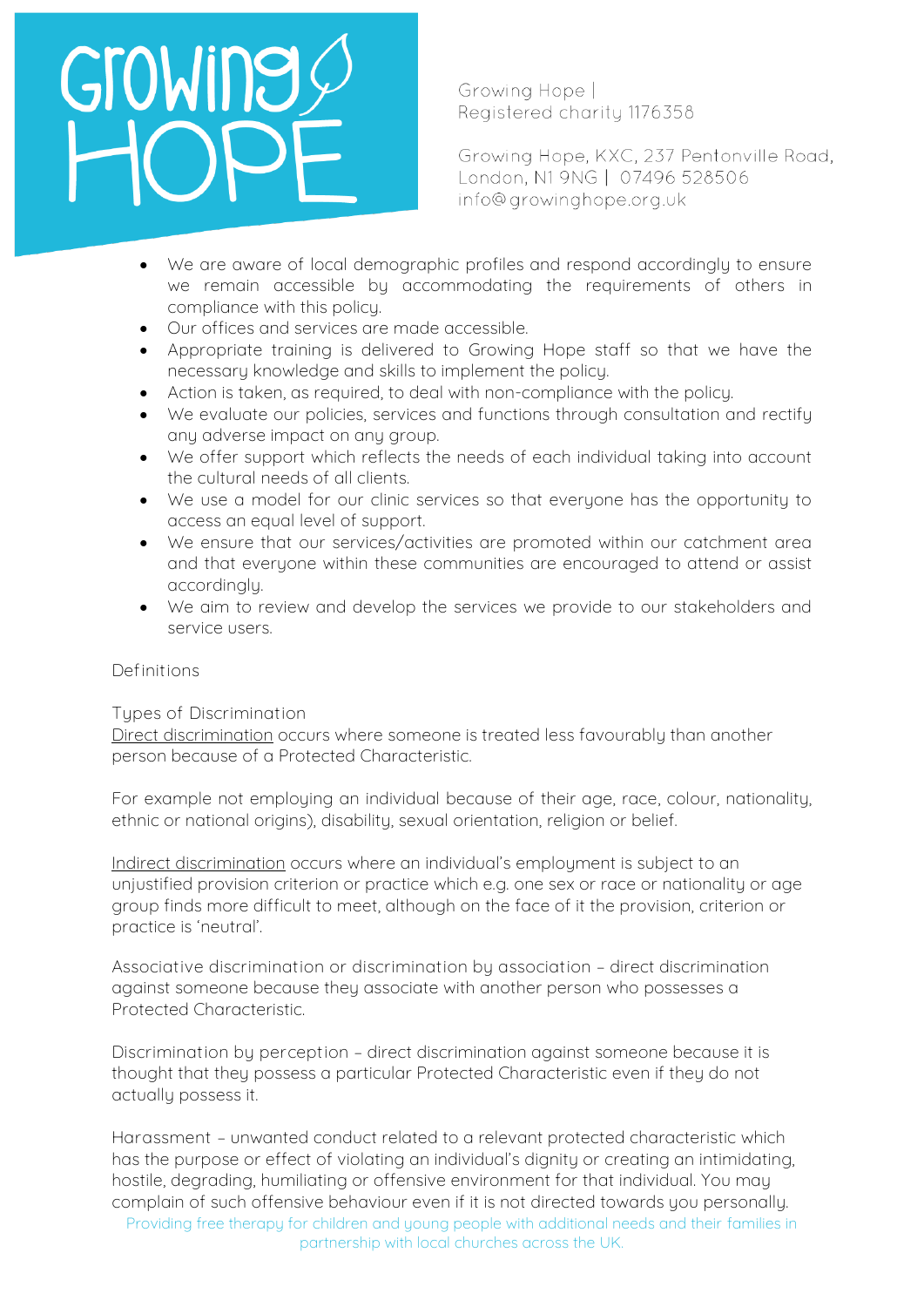# Growing

Growing Hope | Registered charity 1176358

Growing Hope, KXC, 237 Pentonville Road, London, N1 9NG | 07496 528506 info@growinghope.org.uk

**Victimisation** – when an employee is treated less favourably because they have made or supported a complaint or raised a grievance under the Equality Act 2010 or are suspected of doing so.

**Unconscious bias -** This occurs when people favour others who look like them and/or share their values. For example a person may be drawn to someone with a similar educational background, from the same area, or who is the same colour or ethnicity as them.

**Forms of Discrimination**

### **Race Discrimination**

The Equality Act 2010 makes it unlawful to discriminate against a person, directly or indirectly, in the field of employment on the grounds of race, colour, nationality, ethnic or national origins.

The Equality Act 2010 makes post termination race discrimination and harassment unlawful.

### **Sex Discrimination**

The Equality Act 2010 makes it unlawful to discriminate against a person directly or indirectly on the grounds of sex (male or female) or marital status except as provided for in the Act.

### **Disability Discrimination**

The Equality Act 2010 makes it unlawful for employers to discriminate against disabled employees.

The Act defines disability as a physical or mental impairment which has a substantial and long term (that is lasting or likely to last at least 12 months) adverse effect on a person's ability to carry out normal day-to-day activities.

### **Age Discrimination**

The Equality Act 2010 makes it unlawful to discriminate against a person directly or indirectly on the grounds of their age except as provided for in the Act.

An act of discrimination committed after the working relationship has come to an end will be unlawful if it would have been unlawful during the course of the working relationship.

# **Equal Pay**

The Equality Act 2010 gives an individual a right to the same contractual pay and benefits as a person of the opposite sex in the same employment, where the man and the woman are doing: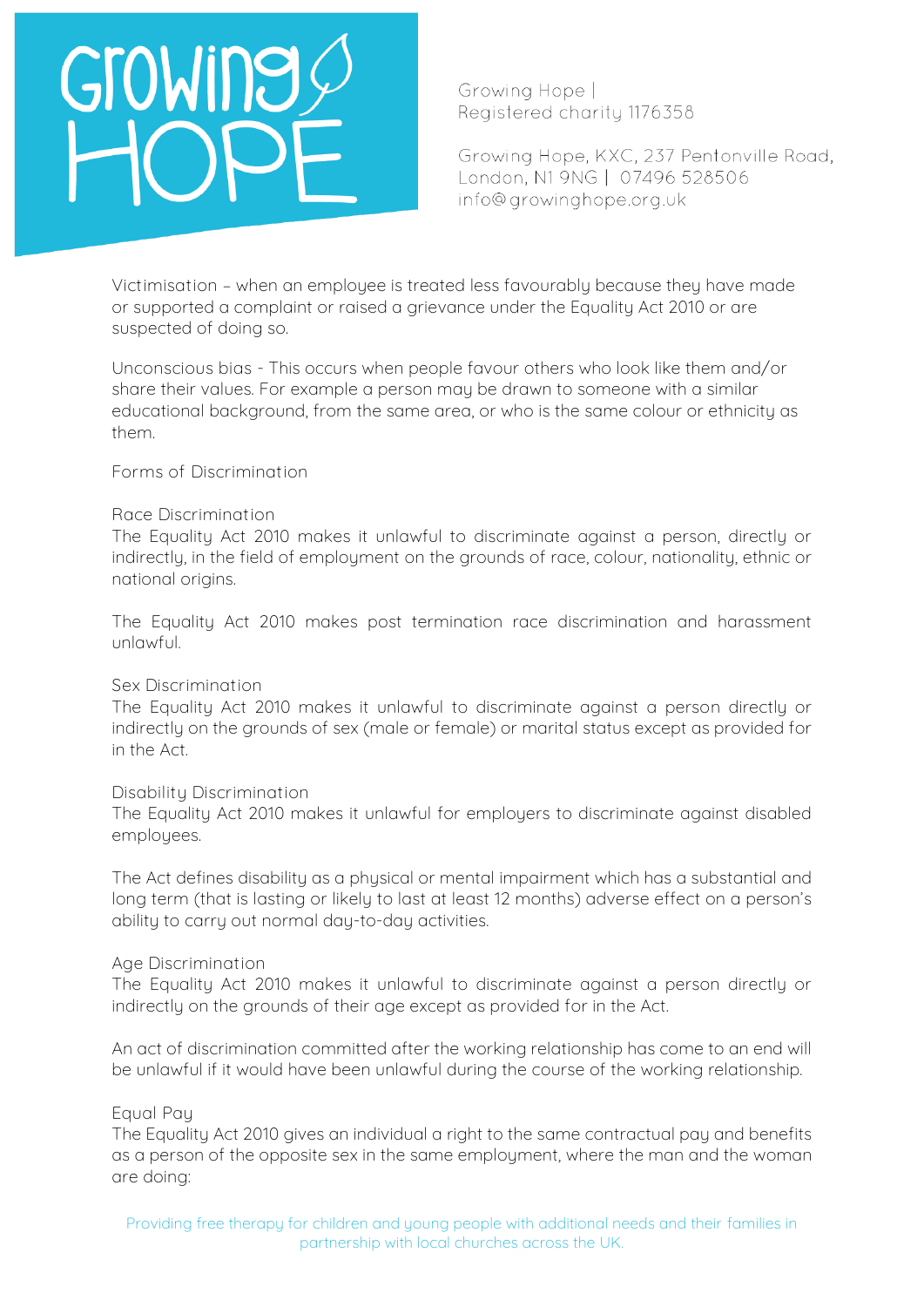# Growing

Growing Hope | Registered charity 1176358

Growing Hope, KXC, 237 Pentonville Road, London, N1 9NG | 07496 528506 info@growinghope.org.uk

- Like work; or
- Work rated as equivalent under an analytical job evaluation study; or
- Work that is proved to be of equal value

# **Rehabilitation of Offenders**

The Rehabilitation of Offenders Act 1974 enables some criminal convictions to become 'spent' or ignored, after a 'rehabilitation period'. For further information see DBS Checks procedure.

# **Sexual Orientation Discrimination**

The Equality Act 2010 prohibits direct or indirect sexual orientation discrimination and defines sexual orientation as orientation towards persons of the same sex, persons of the opposite sex or persons of the same and opposite sex, except as provided for in the Act.

An act of discrimination committed after the working relationship has come to an end will be unlawful if it would have been unlawful during the course of the working relationship.

# **Religion or Belief Discrimination**

The Equality Act 2010 prohibits direct and indirect discrimination against a person on the grounds of religion, religious belief, perceived religion or religious belief or similar philosophical belief, except as provided for in the Act.

# **Procedure**

This procedure applies to all aspects of Growing Hope's working practices including the recruitment and selection of staff, Terms and Conditions of Employment, training, salary, benefits, work allocation, promotion, disciplinary and grievance procedures.

Induction training to all staff includes online diversity awareness training to ensure rapid familiarisation with the wider context in which this procedure exists.

Growing Hope will make all reasonable adjustments to working conditions and/or to the physical working environment to help overcome the practical effects of a disability.

Acts of discrimination on the grounds of age, race, colour, nationality, ethnic origin, married or civil partnership status, sex, gender reassignment, disability, sexual orientation, religion or belief, pregnancy or maternity will be considered disciplinary matters and, in a serious instance, may result in summary dismissal. (Employees should refer to our Bullying and Harassment, Whistleblowing and Disciplinary policy and procedure).

# **Partners & Third Party Organisations**

We require that those with whom we work in partnership or who supply us with services have a firm commitment to Equality and Diversity and can demonstrate this.